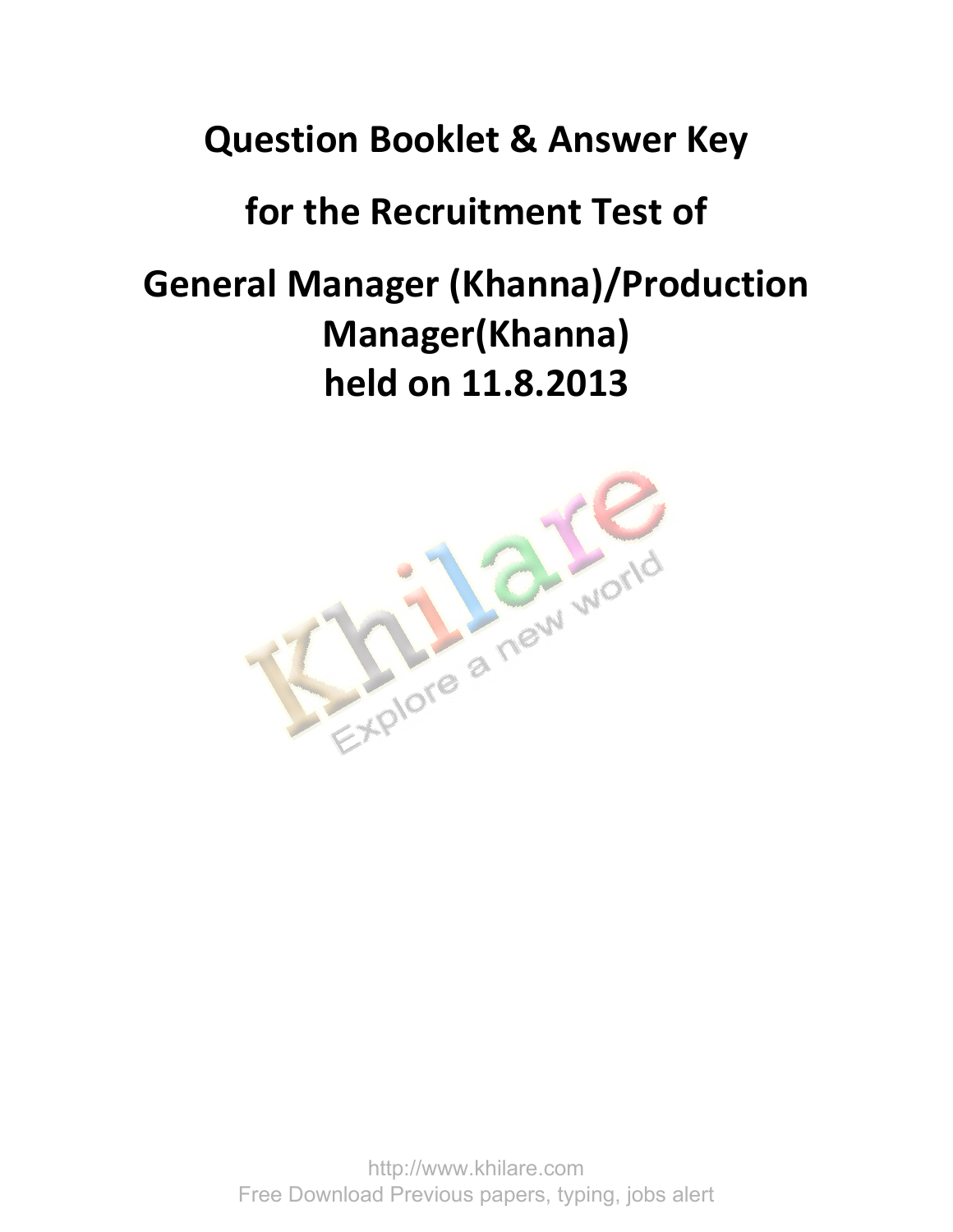|                                                                                                              | <b>English Version</b>                                                                                  |                                                                                       |                                                       |  |                                            |  |
|--------------------------------------------------------------------------------------------------------------|---------------------------------------------------------------------------------------------------------|---------------------------------------------------------------------------------------|-------------------------------------------------------|--|--------------------------------------------|--|
| 1.                                                                                                           | 'ਸ਼ਬਦ' ਕੀ ਹੈ?                                                                                           |                                                                                       |                                                       |  |                                            |  |
|                                                                                                              |                                                                                                         | (A) ਸ਼ਬਦ ਅਰਥਾਂ ਦੀ ਪੱਧਰ 'ਤੇ  ਭਾਸ਼ਾ ਦੀ ਛੋਟੀ ਤੋਂ ਛੋਟੀ ਸੁੰਤੰਤਰ ਇਕਾਈ ਹੈ                    |                                                       |  |                                            |  |
|                                                                                                              | (B) ਸ਼ਬਦ ਨਿਸਾਰਥਕ ਧੁਨੀਆਂ ਦਾ ਸਮੂਹ ਹੈ                                                                      |                                                                                       |                                                       |  |                                            |  |
|                                                                                                              | (C) ਸ਼ਬਦ ਸਾਰਥਕ ਧੁਨੀਆਂ ਦਾ ਸਮੂਹ ਹੈ                                                                        |                                                                                       |                                                       |  |                                            |  |
|                                                                                                              | (D) ਸ਼ਬਦ <b>ੀਵਆਕਰਣਕ ਇਕਾਈ</b> ਹੈ                                                                         |                                                                                       |                                                       |  |                                            |  |
| 2.                                                                                                           | ਸ਼ੱਧ ਸ਼ਬਦ ਦੀ ਚੋਣ ਕਰੋ:                                                                                   |                                                                                       |                                                       |  |                                            |  |
|                                                                                                              | $(A)$ ਸਿਫਾਰਸ<br>$(C)$ ਸੀਫਾਰਸ<br>$(B)$ ਸਿਫ਼ਾਰਸ਼<br>$(D)$ ਸ਼ੀਫ਼ਾਰਸ਼                                       |                                                                                       |                                                       |  |                                            |  |
| 3.                                                                                                           | ਕਿਹੜਾ ਸ਼ਬਦ 'ਲਾਭ' ਦਾ ਸਾਮਾਨਰਥੀ ਹੈ:                                                                        |                                                                                       |                                                       |  |                                            |  |
|                                                                                                              | $(B)$ ਵੱਟ<br>$(D)$ ਫ਼ਾਇਦਾ<br>$(A)$ ਵੇਚ<br>$(C)$ ਘਾਟਾ                                                    |                                                                                       |                                                       |  |                                            |  |
| 4.                                                                                                           | ਕਿਹੜਾ ਸ਼ੁਬਦ ਕੰਡਾ ਸ਼ਬਦ ਦੇ ਬਹੁਅਰਥਕ ਵੱਜੋਂ ਨਹੀਂ ਵਰਤੀਆ ਜਾ ਸਕਦਾ :                                             |                                                                                       |                                                       |  |                                            |  |
|                                                                                                              | $(A)$ ਤੱਕੜ                                                                                              | $(B)$ ਸੁਲ                                                                             | $(C)$ ਹੱਡੀ                                            |  | $(D)$ ਕੰਢਾ                                 |  |
| 5.                                                                                                           | ਪੜਨਾਂਵ ਕਿੰਨੀ ਕਿਸਮ ਦੇ ਹੁੰਦੇ ਹਨ:                                                                          |                                                                                       |                                                       |  |                                            |  |
|                                                                                                              | $(A)$ ਚਾਰ                                                                                               | $(B)$ ਪੰਜ                                                                             | $(C)$ ਛੇ                                              |  | $(D)$ ਸੱਤ                                  |  |
| 6.                                                                                                           | ਸੈਖਿਅਕ ਵਿਸ਼ੇਸ਼ਣ ਦੇ ਕਿੰਨੇ ਰੂਪ ਮੈਨੇ ਜਾਂਦੇ ਹਨः                                                             |                                                                                       |                                                       |  |                                            |  |
|                                                                                                              | $(A)$ ਸੱਤ                                                                                               | $(B)$ ਛੇ                                                                              | $(C)$ ਪੰਜ                                             |  | $(D)$ ਚਾਰ                                  |  |
| 7.                                                                                                           | 'ਮਾਝੀ' ਕੀ ਹੈ:                                                                                           |                                                                                       |                                                       |  |                                            |  |
|                                                                                                              | $(A)$ ਭਾਸ਼ਾ                                                                                             | $(B)$ ਵਿਆਕਰਣ                                                                          | $(C)$ ਉਪਭਾਸ਼ਾ                                         |  | (D) ਇਲਾਕਾ                                  |  |
| 8.                                                                                                           | 'ਪਆਧ' ਕੀ ਹੈ:                                                                                            |                                                                                       |                                                       |  |                                            |  |
|                                                                                                              | $(A)$ ੳਪ–ਭਾਸ਼ਾ                                                                                          | $(B)$ ਇਲਾਕਾ                                                                           | $(C)$ ਭਾਸ਼ਾ                                           |  | IOMO (D) ਵਿਆਕਰਣ                            |  |
| 9.                                                                                                           | ਲੱਤ ਅੜਾਉਂਣੀ ਦਾ ਕੀ ਅਰਥ ਹੈ:                                                                               |                                                                                       |                                                       |  |                                            |  |
|                                                                                                              | (A) ਸੰਭਲਿਆ ਨਾ ਜਾਣਾ                                                                                      |                                                                                       | (B) ਚੁਗਲੀ ਕਰਨੀ                                        |  |                                            |  |
|                                                                                                              | (C) ਸਿਫ਼ਤ ਕਰਨ <mark>ੀ</mark>                                                                            |                                                                                       | (D) ਖ਼ਾਹ-ਮਖ਼ਾਹ ਦਖ਼ਲ ਦੇਣਾ                              |  |                                            |  |
| 10.                                                                                                          | ਕਿਹੜਾ ਸ਼ਬਦ 'ਦਰਖ਼ਤ' ਦਾ ਸਾਮਾਨਾਰਥੀ ਹੈ:                                                                     |                                                                                       |                                                       |  |                                            |  |
|                                                                                                              | $(A)$ ਫ਼ਲ                                                                                               | $(B)$ ਫੁੱਲ                                                                            | $(C)$ ਰੁੱਖ                                            |  | $(D)$ ਟਹਿਣੀ                                |  |
| <b>Directions(Q.No. 11-15):-</b> Out of the four given options, choose the expression that best explains the |                                                                                                         |                                                                                       |                                                       |  |                                            |  |
| 11.                                                                                                          | meaning of the idioms given below:-<br>Not to mince matters                                             |                                                                                       |                                                       |  |                                            |  |
|                                                                                                              | (A) to speak unreservedly<br>(B) to speak with difficulty<br>(D) to indulge in meaningless conversation |                                                                                       |                                                       |  |                                            |  |
|                                                                                                              | (C) to abuse somebody                                                                                   |                                                                                       |                                                       |  |                                            |  |
| 12.                                                                                                          | To rest on one's oars                                                                                   |                                                                                       |                                                       |  |                                            |  |
|                                                                                                              | (C) to work with devotion                                                                               | (A) stopping work for a time and having rest                                          | (D) to do one's work sincerely                        |  | (B) to be engaged in some meaningless work |  |
|                                                                                                              |                                                                                                         |                                                                                       |                                                       |  |                                            |  |
| 13.                                                                                                          | To let the grass grow under his feet                                                                    |                                                                                       |                                                       |  |                                            |  |
|                                                                                                              | $(A)$ to remain idle<br>(C) to lead a life of opulence                                                  |                                                                                       | (B) to be full of passion<br>(D) to be a swift walker |  |                                            |  |
|                                                                                                              |                                                                                                         |                                                                                       |                                                       |  |                                            |  |
| 14.                                                                                                          | To nail one's colours to the mast<br>(A) to refuse to surrender                                         |                                                                                       | (B) to create a good painting                         |  |                                            |  |
|                                                                                                              | (D) to use light colours in one's paintings<br>(C) to be an efficient sailor                            |                                                                                       |                                                       |  |                                            |  |
| 15.                                                                                                          | To cut someone dead                                                                                     |                                                                                       |                                                       |  |                                            |  |
|                                                                                                              |                                                                                                         | (A) to deliberately insult someone by ignoring her/him (B) to murder someone brutally |                                                       |  |                                            |  |
|                                                                                                              | (C) to ridicule someone                                                                                 |                                                                                       |                                                       |  | (D) to cut someone into pieces             |  |
| <b>Directions (Q.No.16-20) :-</b> Out of the four given options, choose the correct preposition to be filled |                                                                                                         |                                                                                       |                                                       |  |                                            |  |
| into the gaps:-                                                                                              |                                                                                                         |                                                                                       |                                                       |  |                                            |  |
| 16.                                                                                                          | India has always been amenable ___ peace.<br>(D) with<br>$(A)$ of<br>(B) tep://www.khilsolet.com        |                                                                                       |                                                       |  |                                            |  |
|                                                                                                              |                                                                                                         |                                                                                       |                                                       |  |                                            |  |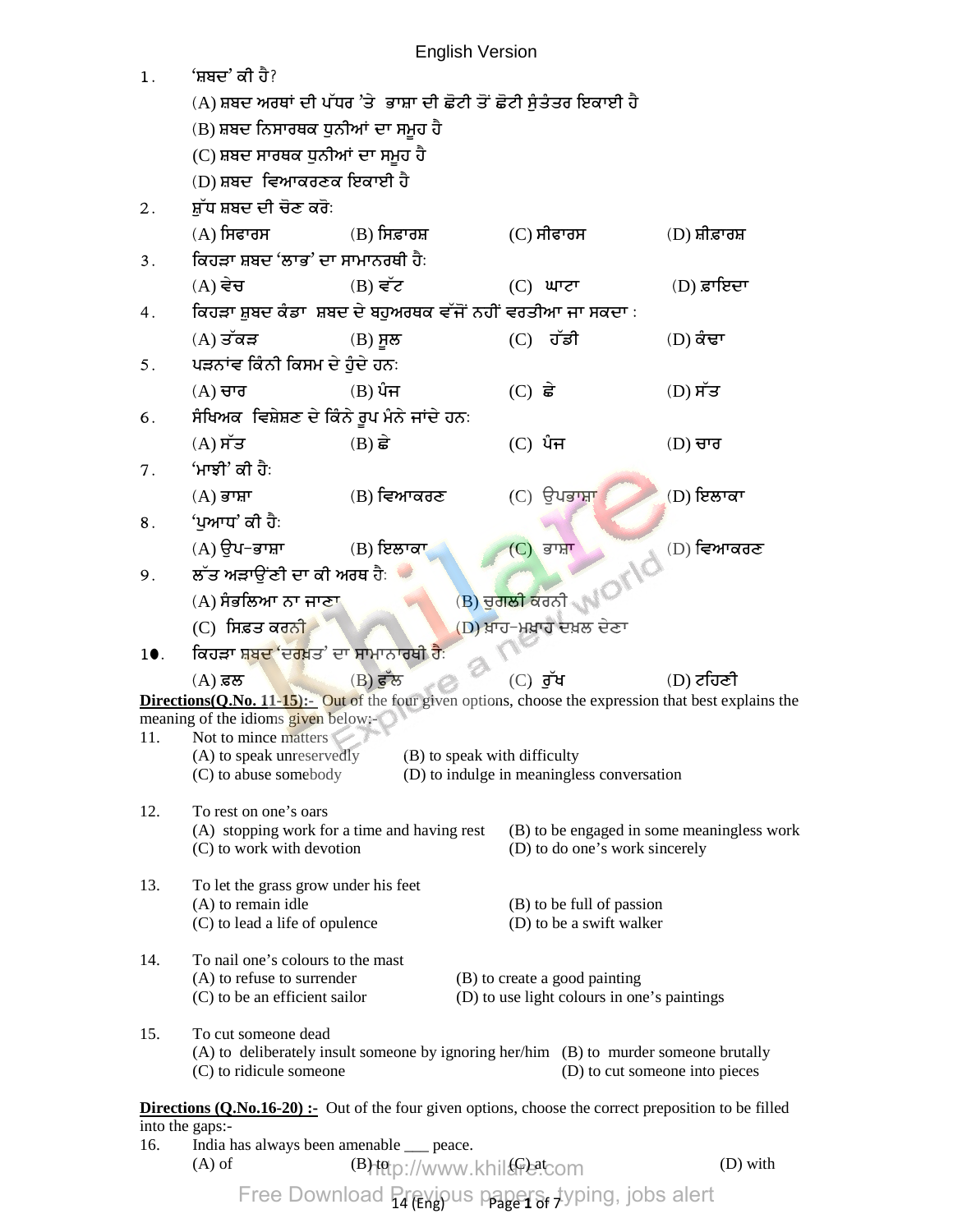| 17. | Ramesh's house is adjacent __ my school.<br>$(A)$ of                                                                                                                                                                                                         | (B) with                                  | $(C)$ to                                                                              | $(D)$ at                |
|-----|--------------------------------------------------------------------------------------------------------------------------------------------------------------------------------------------------------------------------------------------------------------|-------------------------------------------|---------------------------------------------------------------------------------------|-------------------------|
| 18. | India's economy is beset __ all kinds of problems.<br>$(A)$ of                                                                                                                                                                                               | $(B)$ at                                  | $(C)$ by                                                                              | $(D)$ with              |
| 19. | He seems to be weary $\quad$ life.<br>$(A)$ of                                                                                                                                                                                                               | $(B)$ by                                  | $(C)$ from                                                                            | $(D)$ with              |
| 20. | There is no early respite _____ heavy rains.<br>$(A)$ of                                                                                                                                                                                                     | $(B)$ from                                | $(C)$ by                                                                              | (D) with                |
| 21. | Name the Gurudwara which stands where Guru Harkrishan breathed his last.<br>A) Bangla Sahib<br>C) Kiratpur Sahib                                                                                                                                             |                                           | B) Ber Sahib - Sultanpur Lodhi<br>D) Goindwal Sahib                                   |                         |
| 22. | Prof. Mohan Singh Memorial International Cultural Mela is held at<br>A) Amritsar                                                                                                                                                                             | B) Ludhiana                               | C) Patiala                                                                            | D) Jalandhar            |
| 23. | The Supercop KPS Gill, belonged to which cadre?<br>A) Punjab                                                                                                                                                                                                 | B) Maharashra                             | C) Karnataka                                                                          | D) Assam                |
| 24. | Who among the following is not related to the history of Adi Granth?<br>A) Bhai Gurdas                                                                                                                                                                       | B) Bhai Mani Singh                        | C) Banda Bahadur                                                                      | D) Baba Budha           |
| 25. | Kandi area, an important agro-climatic zone of Punjab, has following characteristics<br>1. Sub-mountainous undulating terrain 2. High cost of cultivation<br>3. Lack of perennial water source<br>A) 1 and 2 are correct<br>C) $2$ , $3$ and $4$ are correct |                                           | 4. Extremely fertile land<br>B) 1, 2 and 3 are correct<br>D) $1, 2$ and 4 are correct |                         |
| 26. | When was the use of Punjabi made compulsory?<br>A) 1966                                                                                                                                                                                                      | B) 1967                                   | $C)$ 1990                                                                             | D) 1992                 |
| 27. | Who among the following was the first Akali Chief Minister of Punjab?<br>A) Giani Gurmukh Singh Mussafir<br>C) Giani Kartar Singh                                                                                                                            |                                           | B) Lacchman Singh Gill<br>D) Justic Gurnam Singh                                      |                         |
| 28. | Dhyan Chand, famous hockey player belonged to<br>A) Madhya Pradesh                                                                                                                                                                                           | B) Punjab                                 | C) Haryana                                                                            | D) Delhi                |
| 29. | Which of the following is the correct span of Punjab in terms of latitude?<br>A) $12.30^{\circ}$ North to $18.32^{\circ}$ North<br>C) $29.30^{\circ}$ North to $32.32^{\circ}$ North                                                                         |                                           | B) 19.30° North to 28.32° North<br>D) 39.30° North to 52.32° North                    |                         |
| 30. | National Food Security Mission was introduced in Punjab during<br>A) 2007-08                                                                                                                                                                                 | B) 2009-10                                | $C)$ 2006-07                                                                          | D) $2010-11$            |
| 31. | Global rating agency S and P expects India to grow by 6.5% during 2013. It stands for<br>A) Sample and Perfect<br>C) Spain and Pakistan                                                                                                                      |                                           | B) Standard and Poor's<br>D) Standard and Poverty                                     |                         |
| 32. | With which country has India entered into an agreement for the development of 'Fifth<br>Generation Fighter Aircraft (FGFA)?                                                                                                                                  |                                           |                                                                                       |                         |
| 33. | A) USA<br>Which is the largest Peninsula of the world?<br>A) Arabia                                                                                                                                                                                          | B) Germany<br>B) Southern India           | C) Russia<br>C) Alaska                                                                | D) Japan<br>D) Labrador |
| 34. | Indian Navy launched its new warship INS Kiltan. It is<br>A) anti-submarine                                                                                                                                                                                  | $B)$ anti-aircraft $WW$ khilf anti-piracy |                                                                                       | D) none of these        |
|     | <b>Free Download</b>                                                                                                                                                                                                                                         |                                           | Previous papers, typing, jobs alert                                                   |                         |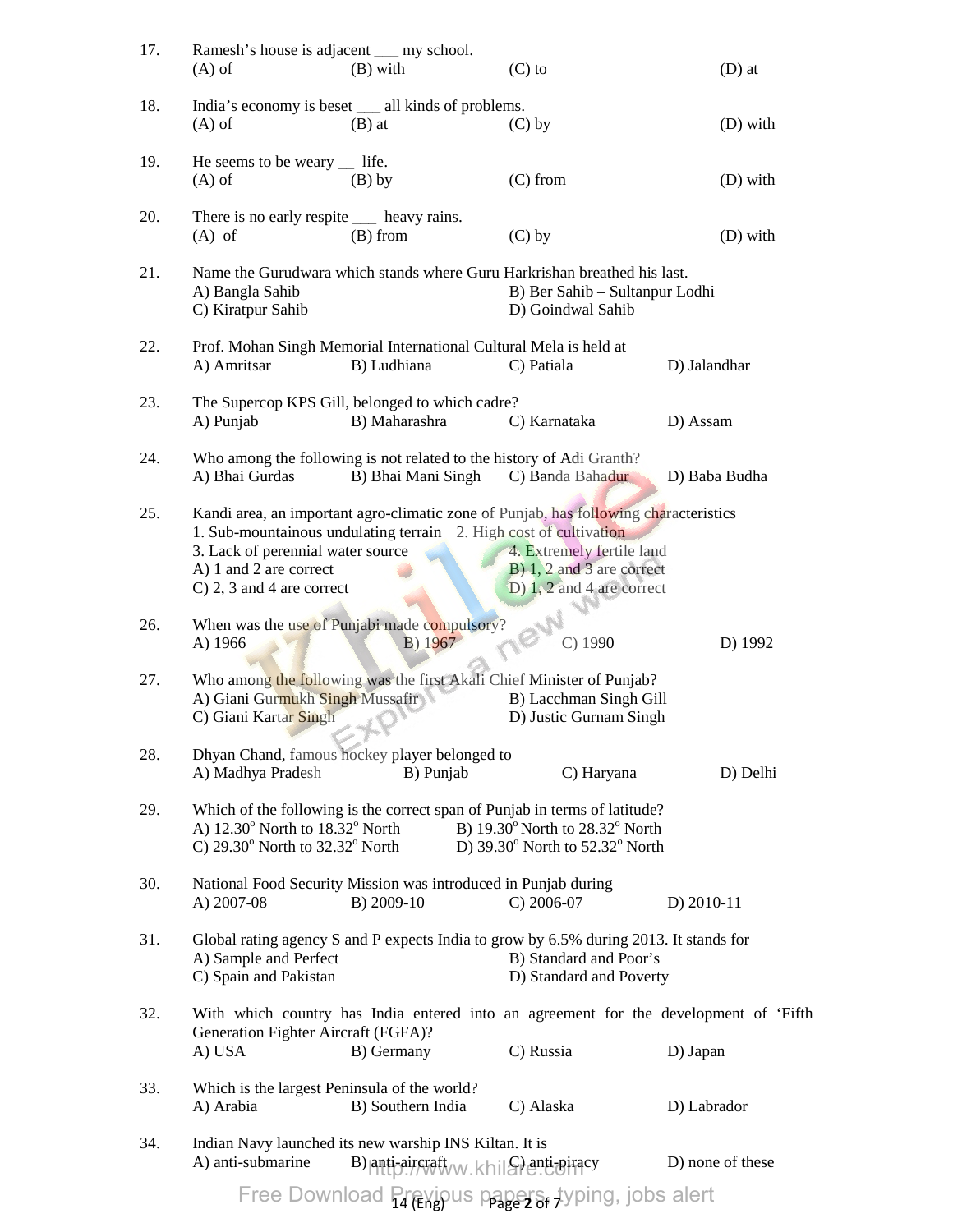| 35. | religion and caste upto their marriage                                                                                                                                                                                                                                                                                                                                                                                                                              |                                                                                                                                                                                                                                                      | 'Laadli Laxmi Yojna' has been launched by _____________ government for supporting girls of all |                   |  |
|-----|---------------------------------------------------------------------------------------------------------------------------------------------------------------------------------------------------------------------------------------------------------------------------------------------------------------------------------------------------------------------------------------------------------------------------------------------------------------------|------------------------------------------------------------------------------------------------------------------------------------------------------------------------------------------------------------------------------------------------------|------------------------------------------------------------------------------------------------|-------------------|--|
|     | A) Rajasthan                                                                                                                                                                                                                                                                                                                                                                                                                                                        | B) Madhya Pradesh                                                                                                                                                                                                                                    | C) Gujarat                                                                                     | D) Punjab         |  |
| 36. | "If a God were to tolerate untouchability I would not recognize him as God at all." These words<br>were spoken by                                                                                                                                                                                                                                                                                                                                                   |                                                                                                                                                                                                                                                      |                                                                                                |                   |  |
|     | A) Gokhale                                                                                                                                                                                                                                                                                                                                                                                                                                                          | B) Vivekananda                                                                                                                                                                                                                                       | C) Tilak                                                                                       | D) Mahatma Gandhi |  |
| 37. | The 'Kutir Jyoti' proposal was made to provide electricity<br>A) to all homes of rural people<br>B) to urban poor, free of cost<br>C) to homes of rural poor families below the poverty line D) to urban poor at moderate rates                                                                                                                                                                                                                                     |                                                                                                                                                                                                                                                      |                                                                                                |                   |  |
| 38. | The protein deficiency disease is known as<br>A) kwashiorker                                                                                                                                                                                                                                                                                                                                                                                                        | B) cirrhosis                                                                                                                                                                                                                                         | C) eczema                                                                                      | D) clycoses       |  |
| 39. | Right to property was removed from the list of Fundamental Rights during the rule of<br>A) Indira Gandhi Government<br>B) Morarji Desai Government<br>C) Narsimha Rao Government<br>D) Vajpayee Government                                                                                                                                                                                                                                                          |                                                                                                                                                                                                                                                      |                                                                                                |                   |  |
| 40. | A) Amrendra Singh                                                                                                                                                                                                                                                                                                                                                                                                                                                   | The first Indian to cross seven important seas by swimming<br>B) Bula Chaudhury                                                                                                                                                                      | C) Junko Taibei                                                                                | D) Yuri Gagarin   |  |
| 41. | Complete the series<br>A) 392                                                                                                                                                                                                                                                                                                                                                                                                                                       | $12, 36, 80, 150, 252, \underline{\hspace{1cm}}$<br>B) 504                                                                                                                                                                                           | $\overline{C}$ ) 452                                                                           | $D)$ 412          |  |
| 42. | How will SILVER be written in that code?                                                                                                                                                                                                                                                                                                                                                                                                                            | In a certain code COVALENT is written as BWPDUOFM and FORM is written as PGNS.                                                                                                                                                                       |                                                                                                |                   |  |
|     | A) MJTUDQ                                                                                                                                                                                                                                                                                                                                                                                                                                                           | <b>B) KHRSFW</b>                                                                                                                                                                                                                                     | C) MJTWFS                                                                                      | D) MJTSFW         |  |
|     |                                                                                                                                                                                                                                                                                                                                                                                                                                                                     | Read the following information and answer the questions given below (43-44).<br>A is father of C, but C is not his son. E is daughter of C. F is the spouse of A. B is brother of C<br>D is the son of B. G is the spouse of B. H is the father of G |                                                                                                |                   |  |
| 43. | Who is the grandmother of $D$ ?<br>A) C                                                                                                                                                                                                                                                                                                                                                                                                                             |                                                                                                                                                                                                                                                      | C) F                                                                                           | D) H              |  |
| 44. | Who is the son of F?<br>$A)$ $B$                                                                                                                                                                                                                                                                                                                                                                                                                                    | BICOIOTE 3                                                                                                                                                                                                                                           | C) D                                                                                           | D) E              |  |
|     |                                                                                                                                                                                                                                                                                                                                                                                                                                                                     | Read the following information and answer Q.Nos. 45-46.                                                                                                                                                                                              |                                                                                                |                   |  |
|     |                                                                                                                                                                                                                                                                                                                                                                                                                                                                     | In a car exhibition, seven cars of different companies viz. Cardilac, Ambassador, Fiat, Maruti,<br>Mercedes, Bedford and Fargo were displayed in a row facing East such that                                                                         |                                                                                                |                   |  |
|     | 1.<br>2.                                                                                                                                                                                                                                                                                                                                                                                                                                                            | Cardilac car was to the immediate right of Fargo<br>Fargo was fourth to the right of Fiat                                                                                                                                                            |                                                                                                |                   |  |
|     | 3.                                                                                                                                                                                                                                                                                                                                                                                                                                                                  | Maruti was between Amabssador and Bedford                                                                                                                                                                                                            |                                                                                                |                   |  |
|     | 4.                                                                                                                                                                                                                                                                                                                                                                                                                                                                  | Fiat, which was third to left of Ambassador, was at one of ends                                                                                                                                                                                      |                                                                                                |                   |  |
| 45. |                                                                                                                                                                                                                                                                                                                                                                                                                                                                     | Which of the following was the correct position of Mercedes?                                                                                                                                                                                         |                                                                                                |                   |  |
|     | A) immediate right of Cardilac<br>C) between Bedford and Fargo                                                                                                                                                                                                                                                                                                                                                                                                      |                                                                                                                                                                                                                                                      | B) immediate left of Bedford<br>D) fourth to right of Maruti                                   |                   |  |
| 46. | Which of the following is definitely true?<br>A) Maruti is to immediate left of Ambassador<br>C) Bedford is at one of the ends                                                                                                                                                                                                                                                                                                                                      |                                                                                                                                                                                                                                                      | B) Bedford is to immediate left of Fiat<br>D) Fiat is second to the right of Maruti            |                   |  |
| 47. | One evening, Shaan and Shyam were standing in a ground facing each other. The shadow of<br>shyam was falling to his left, which direction was Shaan facing?                                                                                                                                                                                                                                                                                                         |                                                                                                                                                                                                                                                      |                                                                                                |                   |  |
|     | A) East                                                                                                                                                                                                                                                                                                                                                                                                                                                             | B) North                                                                                                                                                                                                                                             | C) West                                                                                        | D) South          |  |
| 48. | In the sequence given below, how many 8s are there each of which is exactly divisible by its<br>immediate preceding as well as succeeding numbers<br>2 8 3 8 2 4 8 2 4 8 6 $\frac{8}{10}$ $\frac{1}{2}$ $\frac{1}{2}$ $\frac{1}{2}$ $\frac{1}{2}$ $\frac{1}{2}$ $\frac{1}{2}$ $\frac{1}{2}$ $\frac{1}{2}$ $\frac{1}{2}$ $\frac{1}{2}$ $\frac{1}{2}$ $\frac{1}{2}$ $\frac{1}{2}$ $\frac{1}{2}$ $\frac{1}{2}$ $\frac{1}{2}$ $\frac{1}{2}$ $\frac{1}{2}$ $\frac{1}{2}$ |                                                                                                                                                                                                                                                      |                                                                                                |                   |  |
|     |                                                                                                                                                                                                                                                                                                                                                                                                                                                                     |                                                                                                                                                                                                                                                      |                                                                                                | $D$ ) 4           |  |

14 (Eng) Page **3** of 7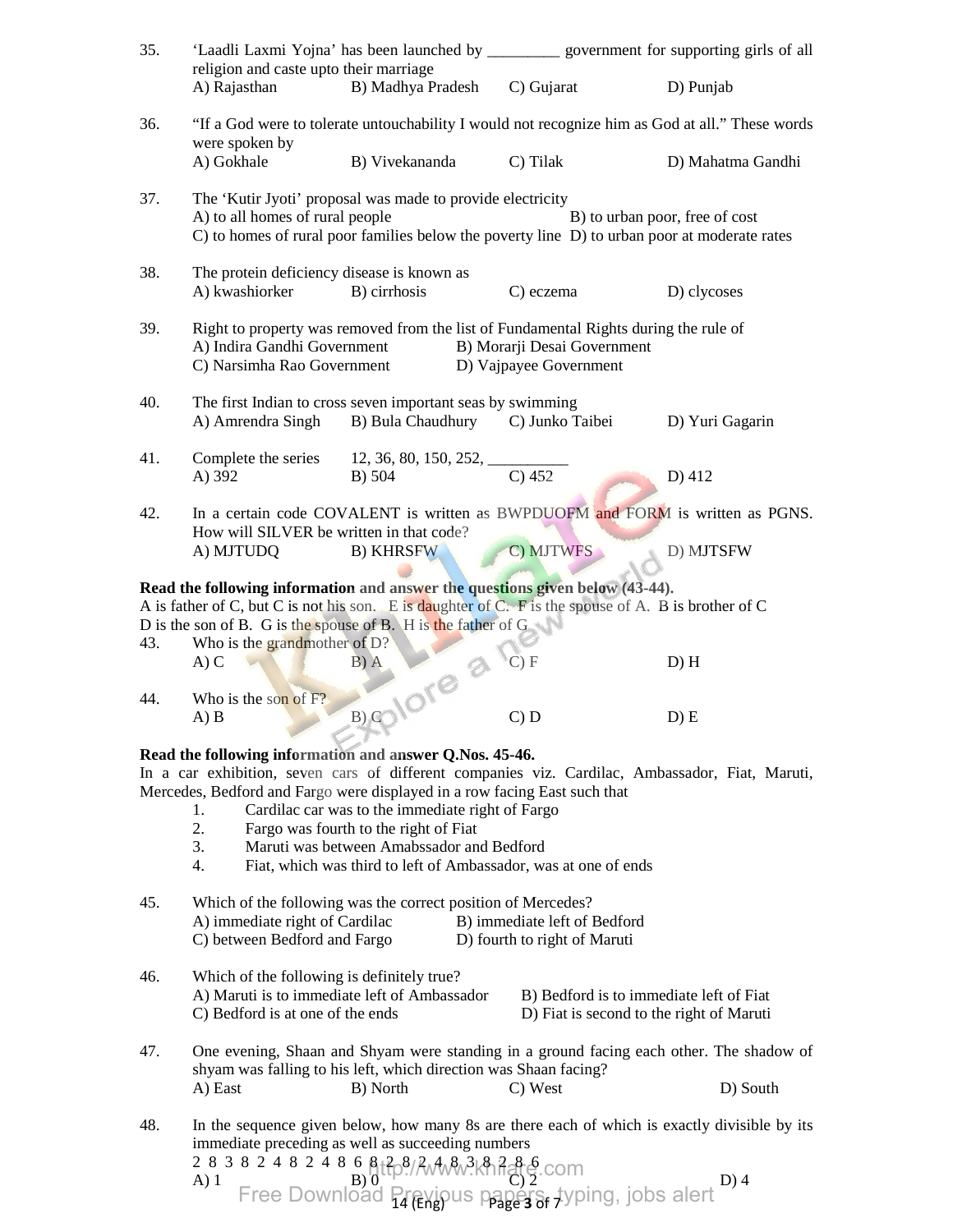- 49. Manoj and Sachin ranked  $7<sup>th</sup>$  and  $11<sup>th</sup>$  respectively from the top in a class of 31 students. What are their respective ranks from the bottom? A)  $20^{th}$  &  $24^{th}$  B)  $24^{th}$  &  $20^{th}$  C)  $25^{th}$  &  $21^{st}$  D)  $26^{th}$  &  $22^{nd}$
- $1 \mid 3 \mid 7$ 5 12 14 25 | ? | 28 125 | 192 | 56 A) 64 B) 56 C) 48 D) 40 51. Three containers contain different quantities of mixture of milk and water, whose measurements are 403 kg, 434 kg and 465 kg. What biggest measure can be used to measure all different quantities exactly? A) 1 kg B) 7 kg C) 31 kg D) 41 kg 52. In a class, there are 2 sections A and B. If 10 students of section B shift to section A, the strength of A becomes three times of that of B. But, if 10 students shift over from A to B, both A and B are in equal strength. How many students are there in sections A and B? A) 50 and 30 B) 45 and 15 C) 90 and 40 D) 80 and 40 53. Simplify  $38 \times 38 \times 38 + 34 \times 34 \times 34 + 28 \times 28 \times 28 - 38 \times 28 \times 34$  $38 \times 38 + 34 \times 34 + 28 \times 28 - 38 \times 34 - 34 \times 28 - 38 \times 28$  $=$  ? A) 24 B) 32 C) 44 D) 100 54. In a class with a certain number of students, if one student weighing 50 kg is added then the average weight of class increases by 1 kg. If one more student weighing 50 kg is added, then the average weight of the class increases by 1.5 kg over the original average. What is the original average weight of the class?<br>A)  $2 \text{ kg}$  B)  $4 \text{ kg}$ A)  $2 \text{ kg}$  B)  $4 \text{ kg}$  C)  $46 \text{ kg}$  D)  $47 \text{ kg}$ 55. The difference between the radii of the smaller circle and the bigger circle is 7 cm and the difference between the areas of two circles is 1078 cm<sup>2</sup>. Radius of smaller circle is A) 17.5 cm B) 21 cm C) 28 cm D) 27 cm 56. A dairyman buys milk at  $\bar{8}$  6.40 per litre. He adds water and sells the mixture at  $\bar{8}$  per litre, thereby making 37.5% profit. The proportion of water to milk received by the customer is A) 1 : 10 B) 1 : 12 C) 1 : 15 D) 1 : 20 57. A, B and C entre into partnership. A invests some money in the beginning, B invests double the amount after 6 months and C invests thrice the amount after 8 months. If the annual profit be ₹ 27000, C's share is<br>A) ₹ 8625 B) ₹9000 C) ₹10800 D) ₹11250 58. Bombay Express left Delhi for Bombay at 14.30 hours, travelling at a speed of 60 km/hour and Rajdhani Express left Delhi for Bombay on the same day at 16.30 hours, travelling at a speed of 80 km/hour. How far away from Delhi will the two trains meet? A) 120 km B) 360 km C) 480 km D) 500 km 59. A sum of  $\bar{\mathbf{\xi}}$  5300 was taken as a loan. This is to be repaid in 2 equal installments. If the rate of interest be 12% compound annually, the value of each installment is A) ₹3150 B) ₹3248 C) ₹3345 D) ₹3136 60. A pipe can fill a cistern in 12 minutes and another pipe can fill it in 15 minutes. But, a  $3<sup>rd</sup>$  pipe can empty it in 6 minutes. The first two pipes are kept open for 5 minutes in beginning and then 3<sup>rd</sup> pipe is also opened. In what time is the cistern emptied? A) 30 minutes B)  $33$  minutes http://www.khilare.com D) 45 minutes

50. Replace the question mark (?) from the options given below: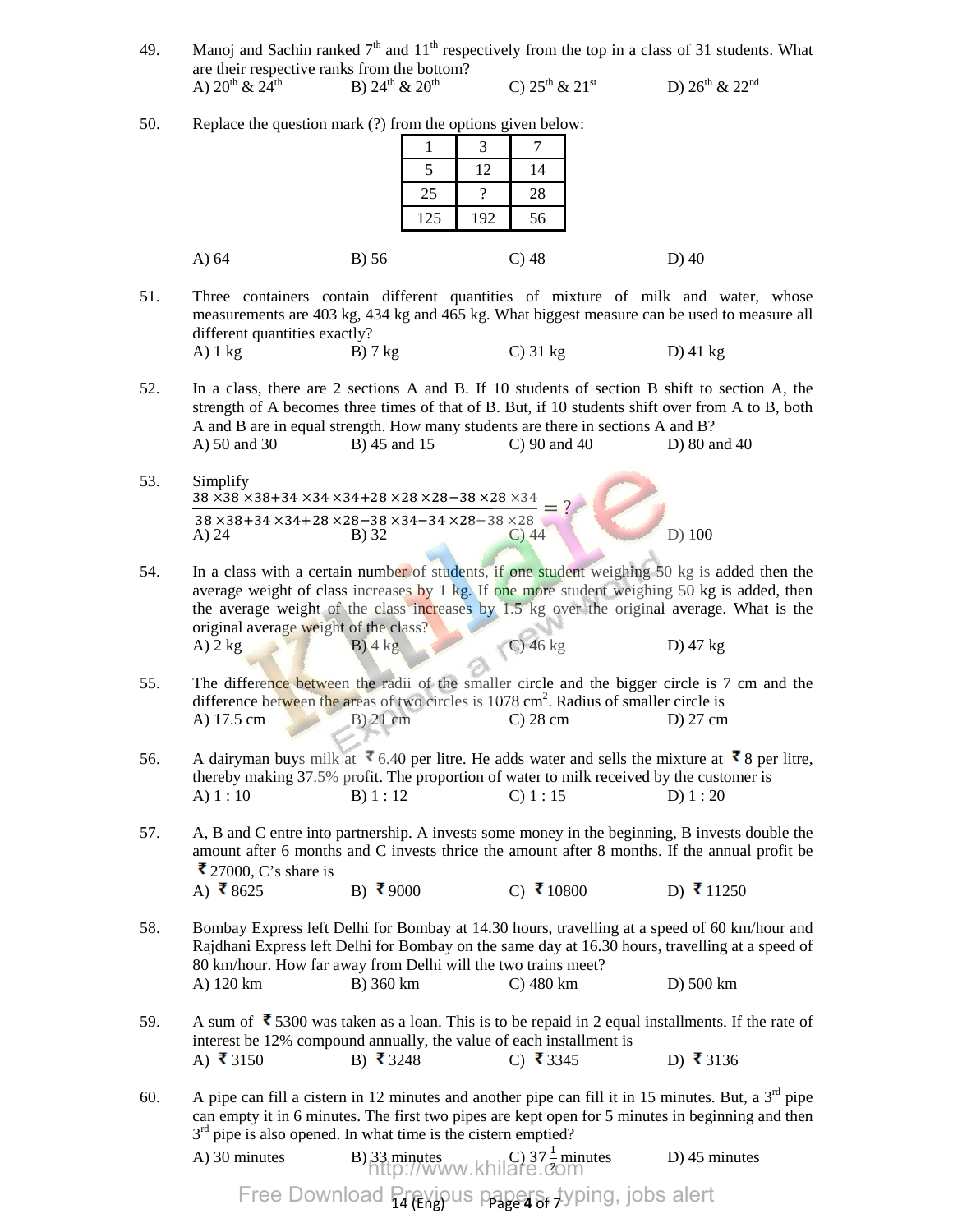| 61  | The Thesaurus tool in MS-Word<br>A) finds repeated words in the document<br>C) checks for misspelled words as you type                                                                                                                                                                        | B) gives synonyms and antonyms Words<br>D) none of the above     |                     |  |  |  |
|-----|-----------------------------------------------------------------------------------------------------------------------------------------------------------------------------------------------------------------------------------------------------------------------------------------------|------------------------------------------------------------------|---------------------|--|--|--|
| 62  | In MS-PowerPoint presentation, slide show can be started from:<br>A) Beginning Slide<br>C) Both A and B are correct                                                                                                                                                                           | B) Current Slide<br>D) None of the option                        |                     |  |  |  |
| 63  | Macros in MS-Power point can be recorded from:<br>A) Insert menu<br>B) Tools Menu                                                                                                                                                                                                             | C) Edit Menu                                                     | D) Developer Menu   |  |  |  |
| 64  | In a MS-Excel sheet, Cell A1 to A10 has certain values. In cell A11, you wish to find out the<br>average of all the values which are less than 1000 in cell A1 to A10. What is command to do<br>that?                                                                                         |                                                                  |                     |  |  |  |
|     | A) = $AVERAGE(A1 to A10, "<1000")$<br>$C$ ) = AVERAGEIF(A1:A10, "<1000")                                                                                                                                                                                                                      | $B) = AVERAGE(A1:A10, "<1000")$<br>D) All are incorrect          |                     |  |  |  |
| 65  | In a MS-Excel sheet, Cell A2 has text "Rajesh", Cell A3 has Currency of "\$2000". In cell A4,<br>you wish to place currency located in A3 with A2 contents such that 'A2 has salary A3'. What<br>is command to do that?                                                                       |                                                                  |                     |  |  |  |
|     | A) = $A2&$ " has salary " $&$ TEXT(A3,"\$0.00")<br>C) = $A2\&$ " has salary " $&$ TEXT( $A3$ ," $\$\$ ")                                                                                                                                                                                      | B) = $A2\&$ " has salary " $\&A3$<br>D) All are incorrect        |                     |  |  |  |
| 66. | Which type of maintenance is most expensive<br>(A) routine maintenance<br>(C) breakdown maintenance                                                                                                                                                                                           | (B) preventive maintenance<br>(D) planned maintenance            |                     |  |  |  |
| 67. | Shape of true stress-strain curve for a material depends on                                                                                                                                                                                                                                   |                                                                  | $(D)$ All           |  |  |  |
| 68. | (A) Strain (B) Strain rate (C) Temperature (A) all turning pairs<br>(B) one turning pairs<br>(C) one sliding pair and the others are sliding pairs<br>(C) one sliding pair and the others are sliding pairs<br>(C) one sliding pair and the others are turning pairs<br>(D) all sliding pairs |                                                                  |                     |  |  |  |
| 69. | The capacity of a compressor is measured in<br>$(B)$ KW<br>$(A)$ HP<br>(C)                                                                                                                                                                                                                    | Tonn                                                             | (D) Kcal            |  |  |  |
| 70. | If a bar of length, $l$ , cross-sectional area, $A$ , weighing, $W$ is fixed vertically at its upper end, its<br>elongation is equal to                                                                                                                                                       |                                                                  |                     |  |  |  |
|     | $(A) \frac{Wl}{2AE}$<br>(B) $\frac{Wl}{AE}$                                                                                                                                                                                                                                                   | (C) $\frac{2 \; AE}{2 \; Wi}$                                    | $(D)\frac{AE}{Wl}$  |  |  |  |
| 71. | In a machining operation, doubling the cutting speed reduces the tool life to 1/8 of the original<br>value. The exponent n in Taylor<br>$(B)$ <sup>1</sup> / <sub>4</sub><br>$(C)$ 1/3<br>$(A)$ 1/8                                                                                           |                                                                  | $(D)$ $\frac{1}{2}$ |  |  |  |
| 72. | In a T-section, simply supported beam, placed in T-position, the maximum bending<br>compressive stress will be at<br>(A) The upper most top section<br>(B) The lower most bottom section<br>(C) The middle of the beam section<br>(D) The centre of gravity of the section                    |                                                                  |                     |  |  |  |
| 73. | The module of a gear is<br>(A) Equal to circular pitch<br>(C) Reciprocal of diametral pitch                                                                                                                                                                                                   | (B) Equal to diametral pitch<br>(D) Reciprocal of circular pitch |                     |  |  |  |
| 74. | The watt governor is only suitable for a speed not exceeding<br>$(A)$ 200rpm<br>$(B)$ [ $500$ rpm ww.khil $6$ e. $5$ rpm                                                                                                                                                                      |                                                                  | $(D)$ 300 rpm       |  |  |  |

14 (Eng) Page **5** of 7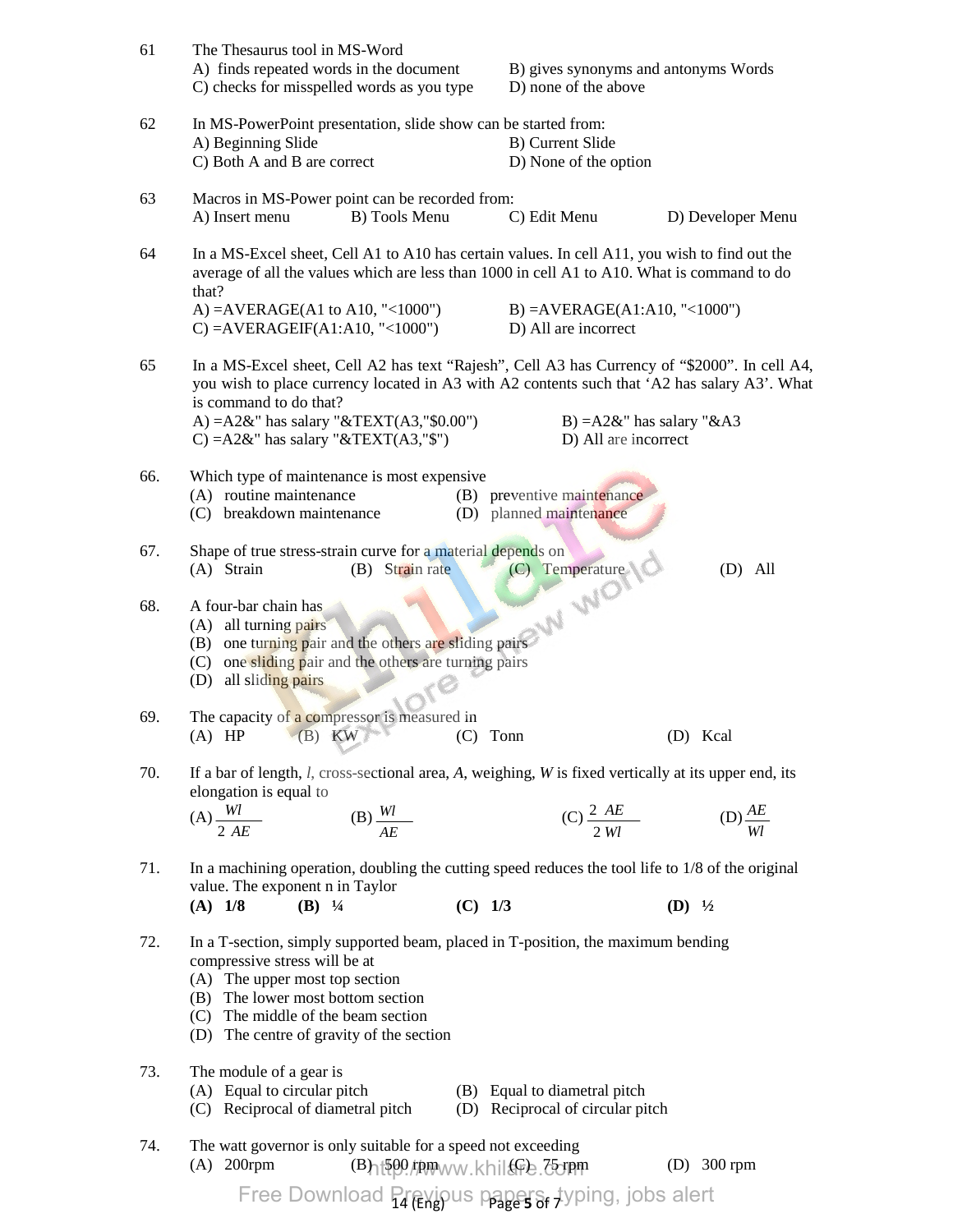- 75. The amplitude of a body under damped vibrations changes
	- (A) during every cycle (B) after every 50 cycles
	- (C) after every 100 cycles (D) after every 60 cycles
- 76. In one revolution of the crank, the maximum value of secondary force occurs (A) Twice (B) Three times (C) Four times (D) Six times
- 77. A simply rotating mass can be completely balanced by
	- (A) Two masses placed in two different parallel planes
	- (B) A single mass placed diametrically opposite in the same plane
	- (C) A single mass placed diametrically opposite in parallel plane
	- (D) None of the above
- 78. The bearing in which pressure is acting parallel to the axis of the shaft is called
	- (A) Roller bearing (B) Thrust bearing
	- (C) Journal bearing (D) None of the above
- 79. The body of sand used in a mould to form a hole or recess in a casting is called (A) core (B) pattern (C) core box (D) none of the above
- 80. The operation of cutting a cylindrical hole in a sheet of metal by the punch and the die is called (A) shearing (B) piercing (C) punching (D) blanking
- 81. The lathe is a machine that removes material
	- (A) by feeding the work against the rotating cutter
	- (B) by rotating the work against the single point cutting tool
	- (C) by rotating the work against the rotating cutter
	- (D) by feeding the work against the rotating cutter having reciprocating motion<br>Cutting forces at the cutting tool can be measured by<br>(A) A dynamometer
- 82. Cutting forces at the cutting tool can be measured by
	- (A) A dynamometer (B) A viscosity meter (C) A sine bar (D) A combination set
	- (D) A combination set
- 83. Extrusion is a process of
	- (A) Pushing the heated billet of metal through an orifice
	- (B) Producing a hole by a punch
	- (C) Making cup shaped parts from the sheet metal
	- (D) None of the above
- 84. The size of a press is specified by
	-
	- (A) HP of the prime mover (B) The max. capacity of applying load
	-
	- (C) Its weight (D) The size of the workpiece
- 85. The die performing drawing operation at one station of the press in every stroke is known as (A) Simple die (B) Progressive die
	- (C) Combination die (D) Compound die
- 86. Cost reduction
	- (A) is carried out by top management
	- (B) Is carried out by workers
	- (C) Involves slightly lower quantity of product
	- (D) Starts with product design
- 87. At break even point
	- (A) Fixed costs are recovered
	- (B) Variable costs are recovered
	- (C) Total costs are recovered
	- (D) some costs are recovered
- 88. In a process chart, the square symbol represents
- (A) Transport  $(B)$  Inspection (B) Lines (C) Delay
	-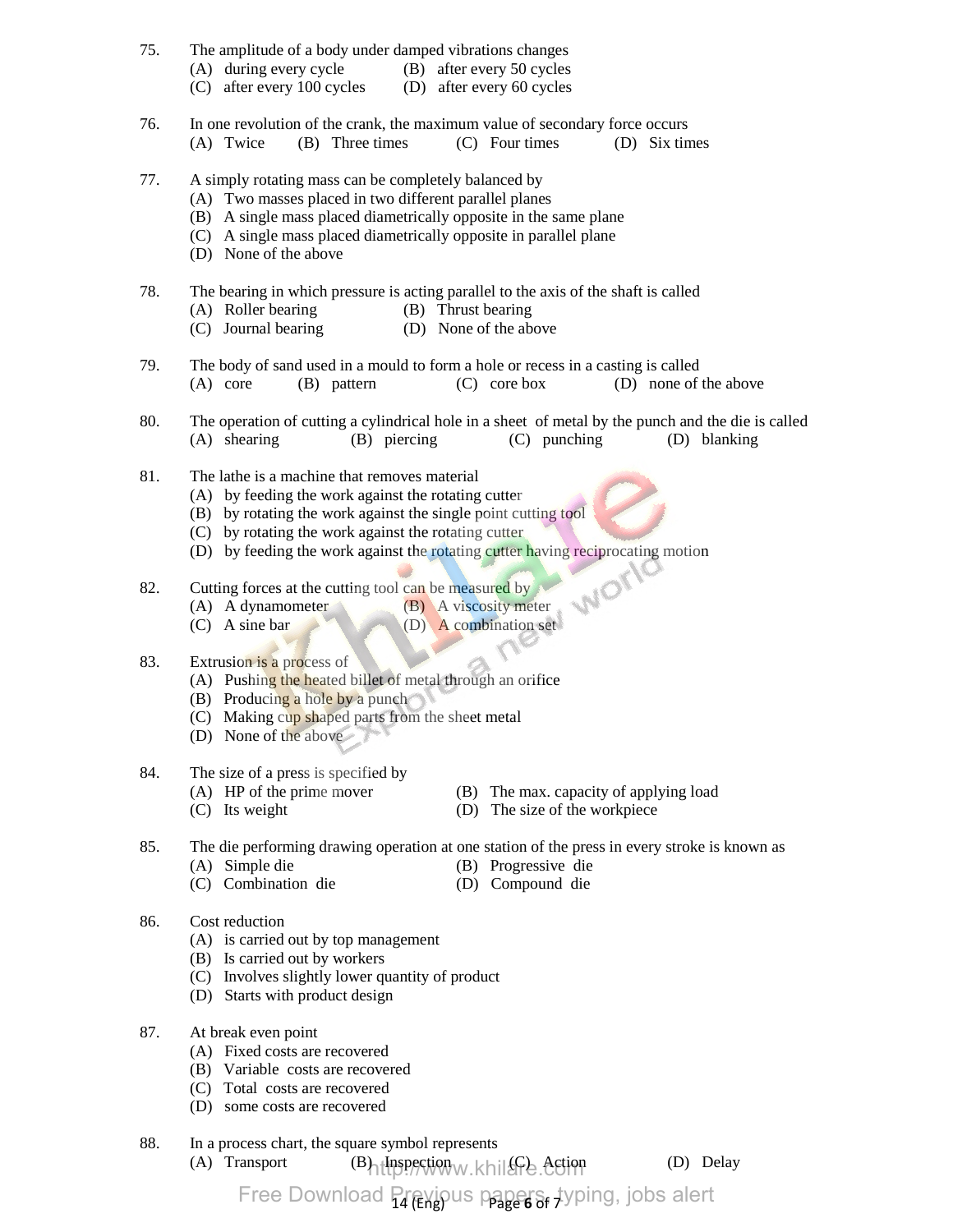89. The chart showing relationship between man time and machine time is known as (A) Multiple activity chart (B) Flow process chart (C) Process chart (D) All of the above 90. Eutectic reaction for iron- carbon system occurs at<br>
(A)  $600\degree$ C (B)  $1147\degree$ C (C (C) 1490<sup>°</sup>C (D) 723<sup>°</sup>C 91. To show the internal parts of machine components, the section lines are drawn at angle of (A)  $45^0$  (B)  $0^0$  (C)  $60^0$  (D)  $90^0$ 92. A four stroke petrol engine theoretically operates on (a) Bell Coleman cycle (b) Brayton cycle (c) Joule cycle (d) Otto cycle 93. Solid particulate pollutants are collected on the fibres of filter by the mechanism(s) of (a) interception, inertial impaction, and diffusion (b) inertial impaction (c) interception (d) diffusion 94. Which of the following is an example of thermodynamic steam trap (a) Float type (b) Inverted bucket (c) Disc (d) Balanced pressure 95. In a distillation column tray "Calming Section" is provided before the liquid flows into the downcomer to (a) allow release of entrained vapour in liquid phase (b) ensure effective vapour-liquid contact (c) cool down the liquid (d) absorb the discharge fluctuations 96. The salt concentration (in ppm) when 0.01 mole of NaCl is dissolved in 20 liters of water is<br>(a)  $0.05$ <br>(b)  $5.00$ <br>(c)  $29.25$ <br>(d)  $292.5$  (a) 0.05 (b) 5.00 (c) 29.25 (d) 292.5 97. Commonly used feed stock for Catalytic Reforming Process is (a) Vacuum gas oil (b) Naphtha (c) Liquefied petroleum gas (d) Atmospheric gas oil 98. C. O. D stands for (a) Carbon dioxide Oxygen Demand (b) Carbonaceous Oxygen Demand (c) Chemical Oxygen Demand (d) Carbon Oxygen Demand 99. At the critical point of a pure substance, the number of degrees of freedom is (a) Zero (b) 1 (c) 2 (d) 3 100. In an isochoric process, the process variable that stays constant is (a) temperature (b) pressure (c) volume (d) entropy

> Free Download Previous papers, typing, jobs alert http://www.khilare.com